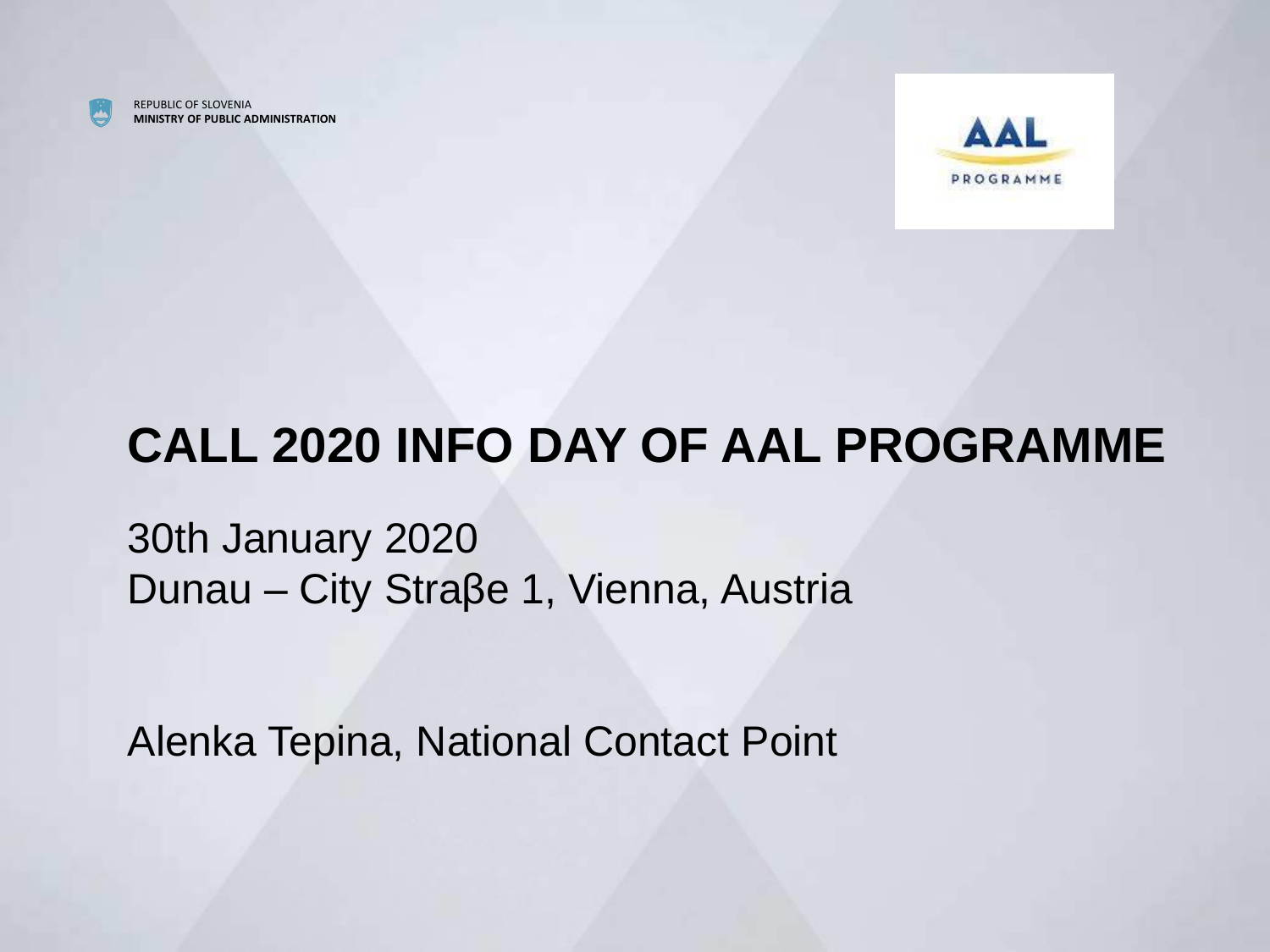

# **HEALTHY AGEING WITH THE SUPPORT OF DIGITAL SOLUTIONS**

Slovenian Commitments for the Call 2020

– 200.000 EUR

Funding – **Collaborative projects** (not small Collaborative projects)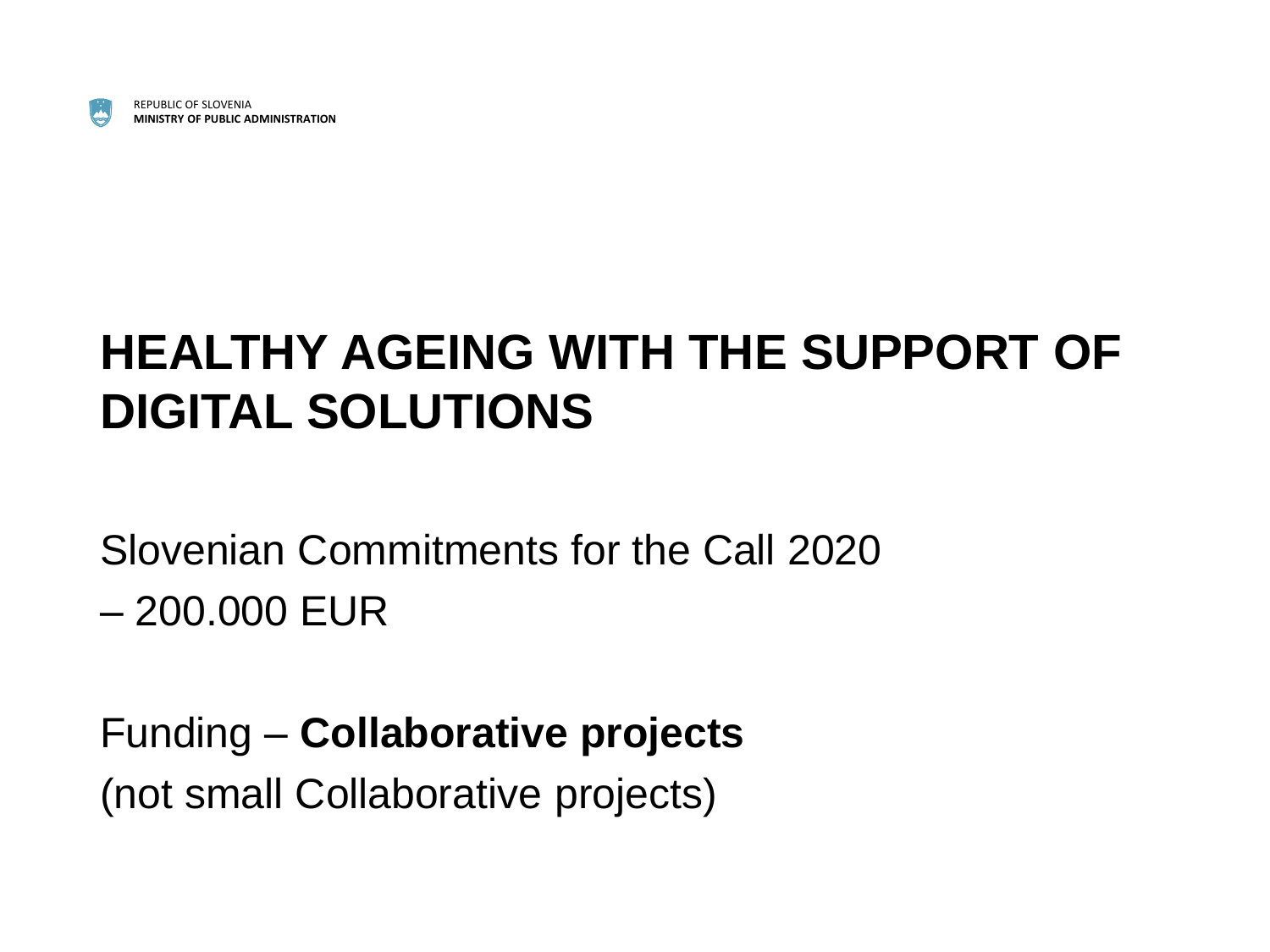

### **COLLABORATIVE PROJECTS Eligible organisations**

- **Universities**
- **Research organisations**
- SMEs
- **Large Enterprises**
- User organisations
- **Other organisations**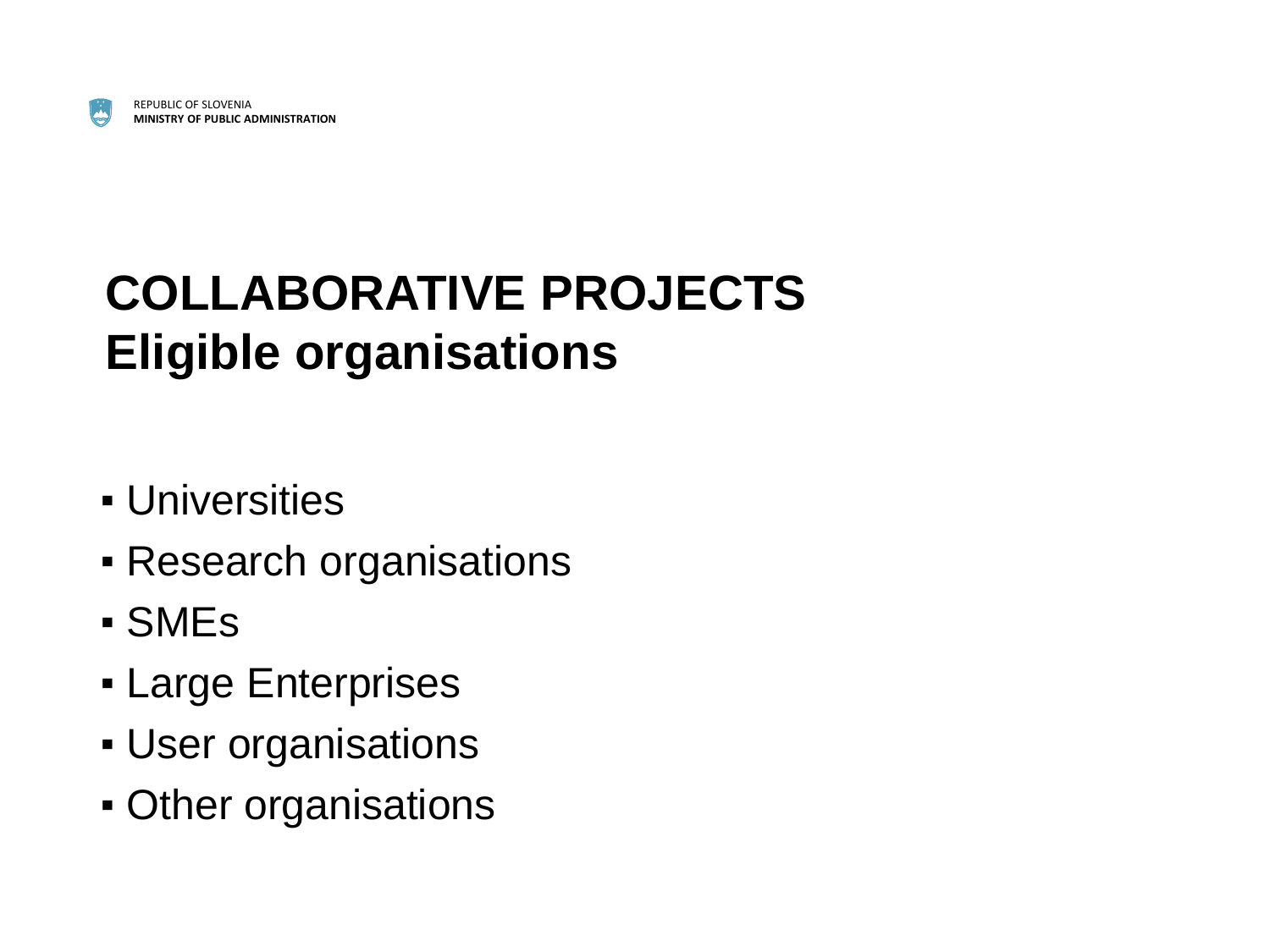# **COLLABORATIVE PROJECTS Funding quota**

- Small and Micro Enterprises: Industrial Research 80%, Experimental development 60%
- Medium Enterprises: Industrial Research 75%, Experimental development 50%
- **E.** Large Enterprises: Industrial Research 65%, Experimental development 40%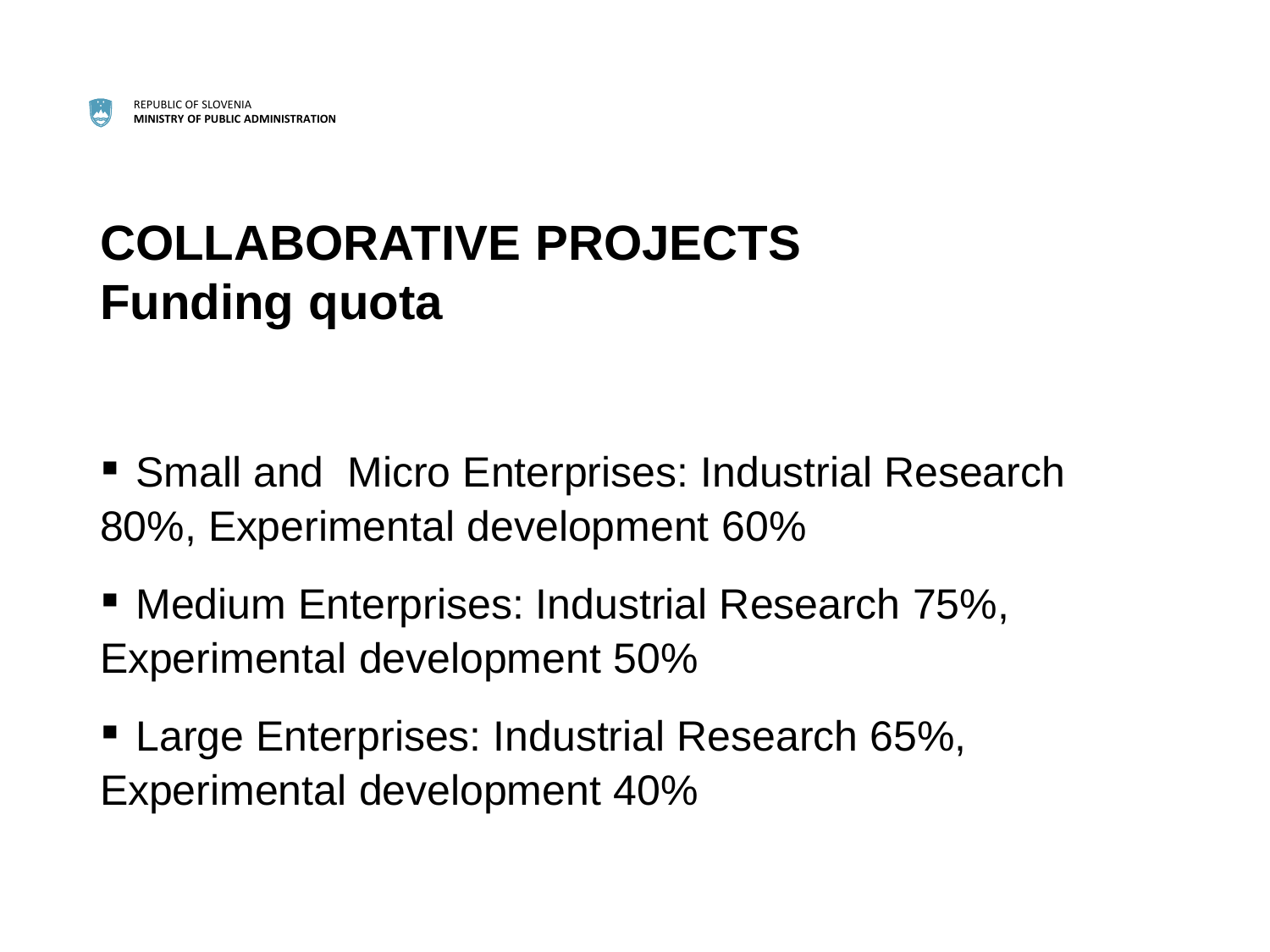

## **COLLABORATIVE PROJECTS Funding quota**

▪ **Universities and Research Organisations:** Industrial Research up to 80%, Experimental development up to 60% (depends on the size of research organisation, the R&D organisation should specify its size (using the same criteria as they apply for an enterprise)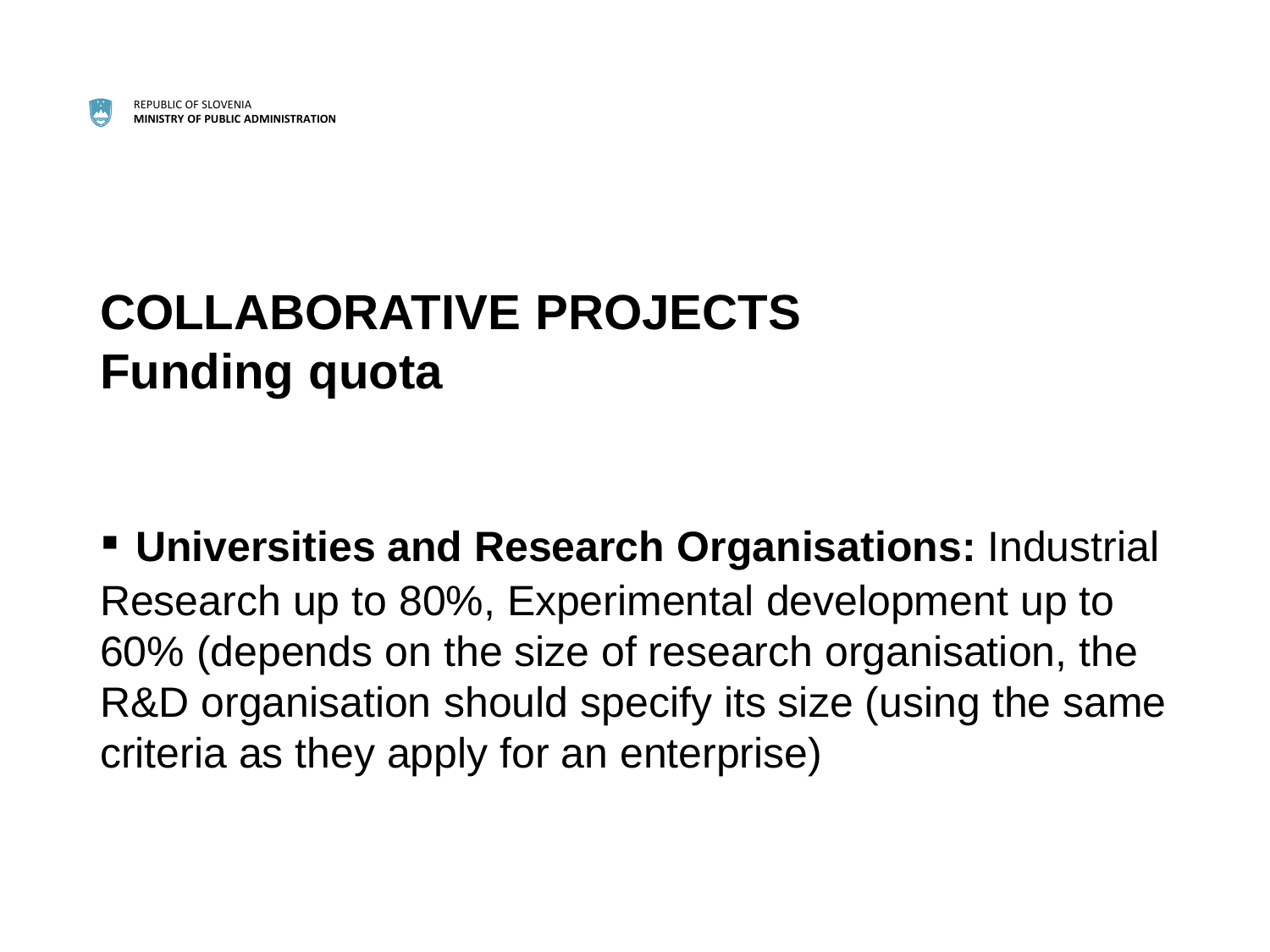#### **COLLABORATIVE PROJECTS Funding quota for "end – users"**

- Primary end-users (only for single individuals): 90%
- Secondary end users (only for NON PROFIT organisations): 90%
- Tertiary end users (only for NON PROFIT organisations): 50%